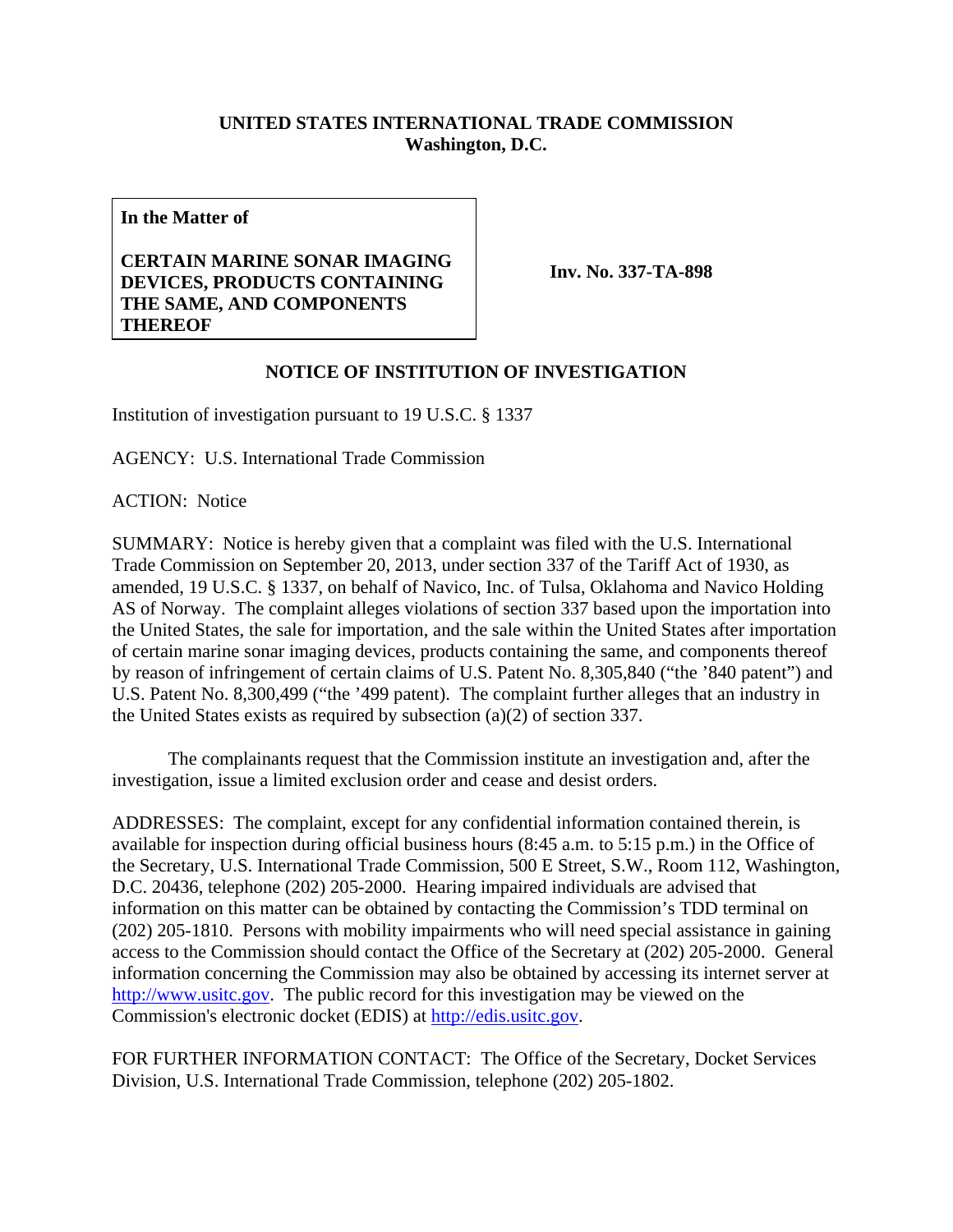AUTHORITY: The authority for institution of this investigation is contained in section 337 of the Tariff Act of 1930, as amended, and in section 210.10 of the Commission's Rules of Practice and Procedure, 19 C.F.R. § 210.10 (2013).

SCOPE OF INVESTIGATION: Having considered the complaint, the U.S. International Trade Commission, on November 6, 2013, ORDERED THAT –

 (1) Pursuant to subsection (b) of section 337 of the Tariff Act of 1930, as amended, an investigation be instituted to determine whether there is a violation of subsection  $(a)(1)(B)$  of section 337 in the importation into the United States, the sale for importation, or the sale within the United States after importation of certain marine sonar imaging devices, products containing the same, and components thereof by reason of infringement of one or more of claims 1, 4, 6-20, 22, 23, 25-27, 29, 32-59, 61, 62, 66, and 68-73 of the '840 patent and claims 1, 2, 17, 19-21, 23- 25, 40, 42-44, 59, 62-66, and 69-81 of the '499 patent, and whether an industry in the United States exists as required by subsection (a)(2) of section 337;

 (2) For the purpose of the investigation so instituted, the following are hereby named as parties upon which this notice of investigation shall be served:

(a) The complainants are:

Navico, Inc. 4500 South 129<sup>th</sup> East Avenue, Suite 200 Tulsa, OK 74134

Navico Holding AS Nyaskaiveien 2 4370 Egersund Norway

(b) The respondents are the following entities alleged to be in violation of section 337, and are the parties upon which the complaint is to be served:

Raymarine, Inc. 9 Townsend West Nashua, NH 03063

Raymarine UK Ltd. Marine House Cartwright Drive Fareham PO15 5RJ United Kingdom